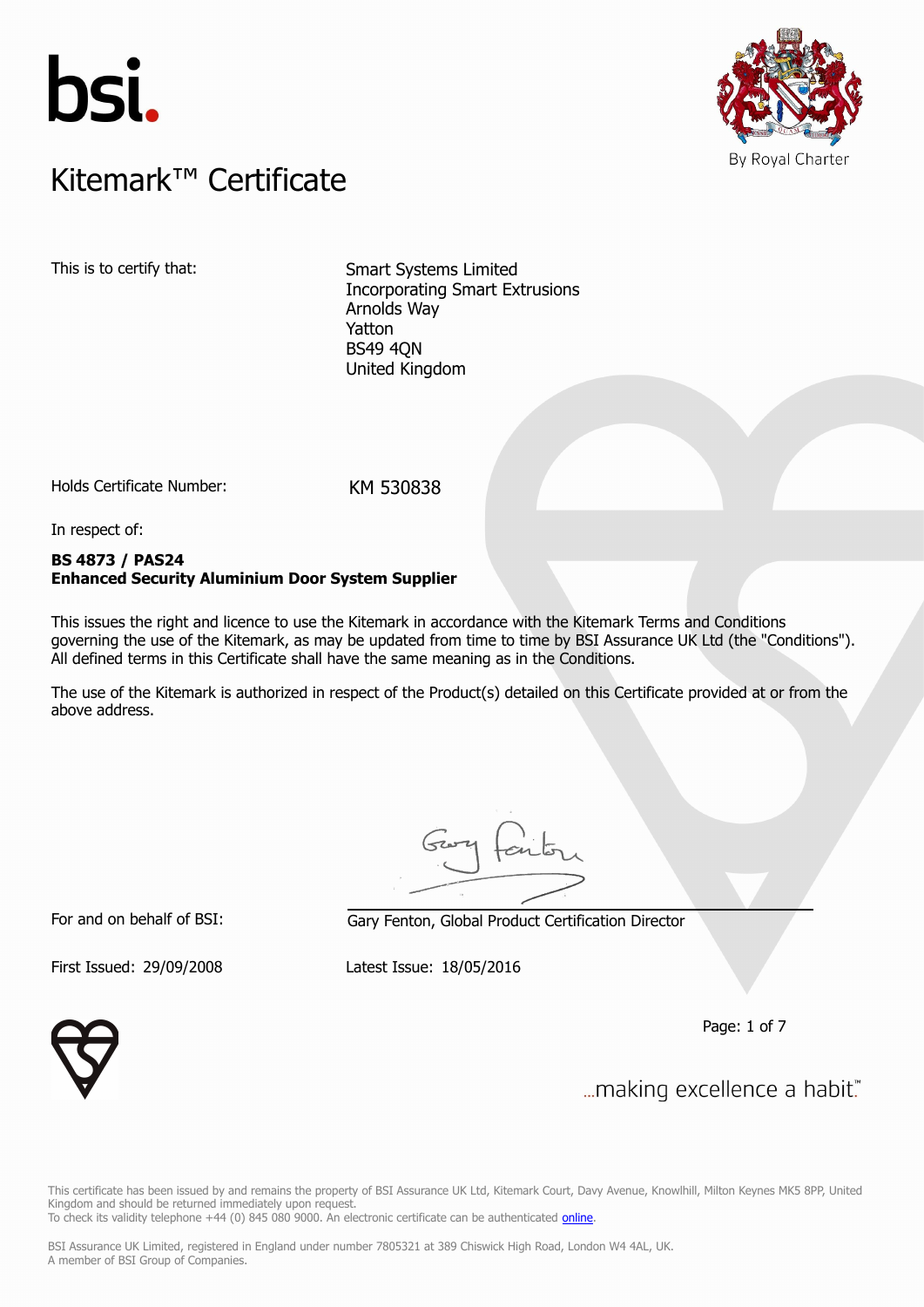No. KM 530838

#### **BS 4873:2009 / PAS 24:2012 - General and enhanced security performance requirements for door assemblies.**

This Certificate covers the following residential door system design specification. Only those components that have been approved in accordance with the Kitemark scheme requirements can be incorporated within the system(s) detailed.

### **Alitherm Plus Aluminium Alloy Residential Door System**

Fabricated and installed in accordance with the latest issue of the following Smart Systems Limited manual(s): Alitherm Plus Technical Manual

### **System description:**

The door assemblies are open in or open out, hinged on outer frame or mullion, internally beaded with BS EN 1279-2 compliant IGU(s), laminated on one pane to class P1A, with or without mechanically fixed midrails (either glass/midrail/glass or full glass), with either standard or mechanically fixed low threshold. Doors are classified as either DK or DKT

| <b>Profiles:</b> | Outer Frame:  | ETD012/015/017/196                          |
|------------------|---------------|---------------------------------------------|
|                  | Leaf:         | ETD024N/025N                                |
|                  | Midrail:      | ETD030/033/034                              |
|                  | Frame Filler: | PCX <sub>17</sub>                           |
|                  | Leaf Filler:  | PCX <sub>15</sub>                           |
| Hardware:        | Locking:      | ACET282/283, Shootbolt kit ACDV742/737/738, |
|                  |               | Secondary door lock set ACET 285            |
|                  | Hinges:       | <b>ACET 250</b>                             |
|                  | Handle        | ACDV351, Mila pro-Secure 050121             |
|                  | Cylinder      | ACCY3045S1                                  |

### **Size Limitations and Performance Characteristics**

| Type<br>Door                               | Leaf Width (mm)<br>Maximum | Leaf Height (mm)<br>Maximum | Air Permeability<br>classification | Watertightness<br>classification | Resistance to<br>classification<br>Wind | 6375-1:2009<br><b>Table</b><br>Exposure categor<br>≘<br>given<br>BS 63<br>৳<br>æ |
|--------------------------------------------|----------------------------|-----------------------------|------------------------------------|----------------------------------|-----------------------------------------|----------------------------------------------------------------------------------|
| Single leaf                                | 1000                       | 2500                        | $\overline{4}$                     | 3A                               | A <sub>3</sub>                          | 1200                                                                             |
| Double leaf<br>Open in low threshold       | 1000                       | 2500                        | $\overline{4}$                     | 3A                               | A <sub>3</sub>                          | 1200                                                                             |
| Double leaf<br>Open out standard threshold | 1000                       | 2500                        | $\overline{4}$                     | 8A                               | A <sub>3</sub>                          | 1200                                                                             |
| Double leaf<br>Open In standard threshold  | 1000                       | 2500                        | $\overline{4}$                     | 7A                               | A <sub>3</sub>                          | 1200                                                                             |
| Rebated profile performance<br>results     | 1000                       | 2500                        | $\overline{4}$                     | <b>9A</b>                        | AE2400                                  | $2000+$                                                                          |

### First Issued: 29/09/2008 Latest Issue: 18/05/2016

#### Page: 2 of 7

This certificate has been issued by and remains the property of BSI Assurance UK Ltd, Kitemark Court, Davy Avenue, Knowlhill, Milton Keynes MK5 8PP, United Kingdom and should be returned immediately upon request.

To check its validity telephone +44 (0) 845 080 9000. An electronic certificate can be authenticated *[online](https://pgplus.bsigroup.com/CertificateValidation/CertificateValidator.aspx?CertificateNumber=KM+530838&ReIssueDate=18%2f05%2f2016&Template=uk)*.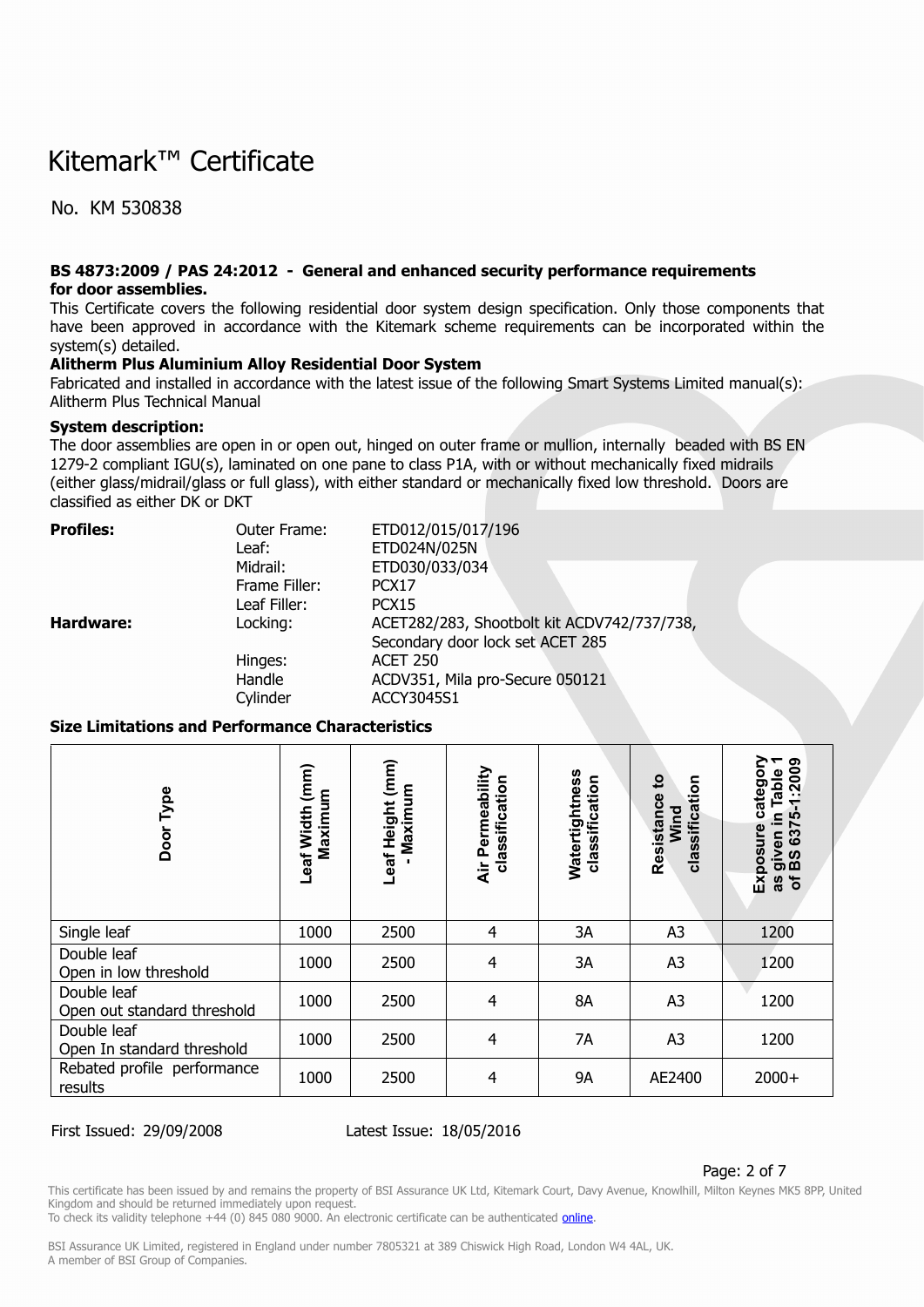No. KM 530838

# **BS 4873:2009 / PAS 24:2012 - General and enhanced security performance requirements for door assemblies.**

This Certificate covers the following residential door system design specification. Only those components that have been approved in accordance with the Kitemark scheme requirements can be incorporated within the system(s) detailed.

### **Visoglide Plus Aluminium Alloy Patio Door System**

Fabricated and installed in accordance with the latest issue of the following Smart Systems Limited manual(s): Visoglide Plus Technical Manual

#### **System description:**

The door assemblies are sliding patio doorsets, 2 - 6 panel configurations within the maximum sash size detailed below. Internally beaded with BS EN 1279-2 compliant IGU(s), laminated on one pane to class P1A, with or without mechanically fixed midrails, with either standard threshold. Doors are classified as D K or D KT

| <b>Profiles:</b> | Outer Frame:<br>Leaf:<br>Midrail:<br>Frame Filler: | VG510/511/512/513/516/518/519/610/612/618/620/621<br>VG520/521N<br>VG538/539/536<br>VG514/515                              |
|------------------|----------------------------------------------------|----------------------------------------------------------------------------------------------------------------------------|
| Hardware:        | Locking:<br>Handle<br>Cylinder                     | ACZ2024/025/026 Shootbolts ACVG752, Keep ACSZ/122/124/<br>126/128/130/132<br>ACVG553/554/ACSZ882/883<br>ACIM442/ACCY5540S1 |

### **Size Limitations and Performance Characteristics**

| e<br>0<br>О<br>ŏ<br>Ó      | έ<br>ε<br>看<br>Maxim<br>Š<br>eaf | (mm)<br>ξ<br>Height<br>Maxim<br><b>tea-</b> | Permeability<br>classificatio<br>Äir | ess<br>cation<br><b>ig</b><br>:≣ّ<br><b>Watert</b><br>clas | 9<br>등<br>Φ<br>ātī<br>o<br><b>Resist</b><br>clas | ග<br>о<br>ate<br>.ಇ<br>מו<br>5<br>ശ<br>s,<br>ທ<br>8<br><del>ັ</del> ອຜັ<br>区<br>৳<br><b>as</b> |
|----------------------------|----------------------------------|---------------------------------------------|--------------------------------------|------------------------------------------------------------|--------------------------------------------------|------------------------------------------------------------------------------------------------|
| 2 pane sliding doorset     | 2000                             | 2400                                        | 3                                    | 7A                                                         | AE2400                                           | $2000+$                                                                                        |
| 3 pane (2 sliding) doorset | 2000                             | 2400                                        | 3                                    | 7A                                                         | AE2400                                           | $2000+$                                                                                        |
| Active/Fixed Leaf          | 2000                             | 2400                                        | 3                                    | 7A                                                         | AE2400                                           | $2000+$                                                                                        |

### First Issued: 29/09/2008 Latest Issue: 18/05/2016

Page: 3 of 7

This certificate has been issued by and remains the property of BSI Assurance UK Ltd, Kitemark Court, Davy Avenue, Knowlhill, Milton Keynes MK5 8PP, United Kingdom and should be returned immediately upon request.

To check its validity telephone +44 (0) 845 080 9000. An electronic certificate can be authenticated *[online](https://pgplus.bsigroup.com/CertificateValidation/CertificateValidator.aspx?CertificateNumber=KM+530838&ReIssueDate=18%2f05%2f2016&Template=uk)*.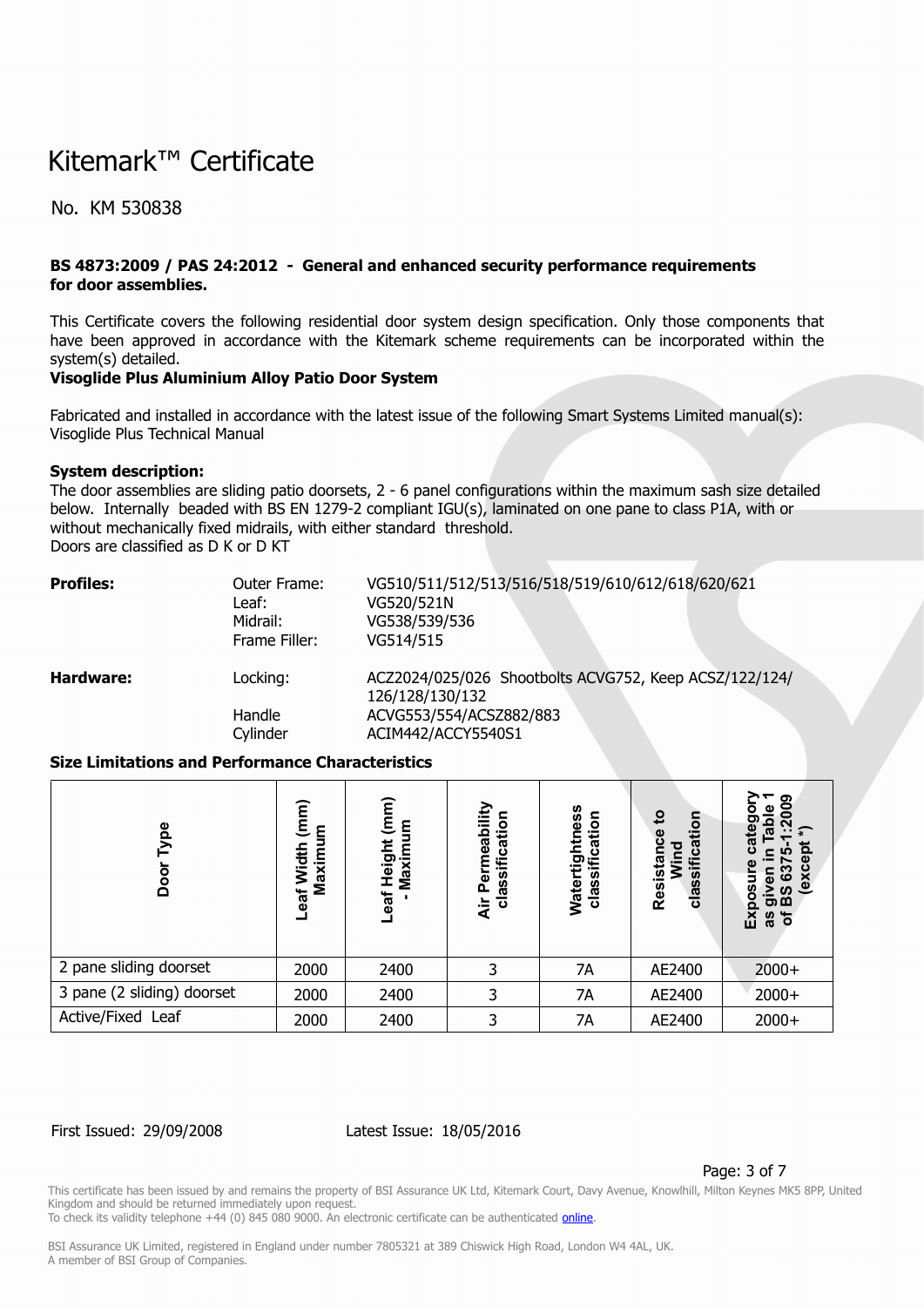No. KM 530838

# **BS 4873:2009 / PAS 24:2012 - General and enhanced security performance requirements for door assemblies.**

This Certificate covers the following residential door system design specification. Only those components that have been approved in accordance with the Kitemark scheme requirements can be incorporated within the system(s) detailed.

### **Ultraglide Aluminium Alloy Patio Door System**

Fabricated and installed in accordance with the latest issue of the following Smart Systems Limited manual(s): Ultraglide Technical Manual

#### **System description:**

The door assemblies are sliding patio doorsets, 2 - 6 panel configurations within the maximum sash size detailed below. Internally beaded with BS EN 1279-2 compliant IGU(s), laminated on one pane to class P1A, with or without mechanically fixed midrails, with either standard threshold. Doors are classified as D K or D KT

| <b>Profiles:</b> | Outer Frame:<br>Leaf:<br>Midrail:<br>Frame Filler: | UG010/012/110/112/114/210/212/310/611/613/810/812<br>UG021/142/143/620/820<br>UG025/026/027/GT030/031/032/033/035<br>UG014/015/615/616 |
|------------------|----------------------------------------------------|----------------------------------------------------------------------------------------------------------------------------------------|
| Hardware:        | Locking:<br>Handle<br>Cylinder                     | ACSZ001/002/003 Shootbolt ACVG752, Keeps ACSZ102/104/<br>106/108/110/112<br>ACVG553/554/ACSZ882/883<br>ACCY5540S1                      |

### **Size Limitations and Performance Characteristics**

| Φ<br>٥<br>o<br>Ŏ           | έ<br>٤<br>Ξ<br>듕<br>Maxi<br>ξ<br>-eaf | (mm)<br>ξ<br>Height<br>Ē<br>Maxir<br>Leaf | Permeability<br>classificatio<br>Äir | ess<br>cation<br>Watertig<br>اَّ ا<br>clas | $\mathbf{c}$<br>등<br>ᢐ<br>o<br>Resist<br>ഗ<br>clas | ග<br><b>co</b><br>ທ<br>႙ၟ<br>$\overline{a}$<br>띳<br>'ŏ<br>8g |
|----------------------------|---------------------------------------|-------------------------------------------|--------------------------------------|--------------------------------------------|----------------------------------------------------|--------------------------------------------------------------|
| 2 pane sliding doorset     | 2500                                  | 2420                                      | 3                                    | 7A                                         | AE2400                                             | $2000+$                                                      |
| 3 pane (2 sliding) doorset | 2500                                  | 2420                                      | 3                                    | 7A                                         | AE2400                                             | $2000+$                                                      |
| Active/Fixed Leaf          | 2500                                  | 2420                                      | 3                                    | 7A                                         | AE2400                                             | $2000+$                                                      |

#### First Issued: 29/09/2008 Latest Issue: 18/05/2016

Page: 4 of 7

This certificate has been issued by and remains the property of BSI Assurance UK Ltd, Kitemark Court, Davy Avenue, Knowlhill, Milton Keynes MK5 8PP, United Kingdom and should be returned immediately upon request.

To check its validity telephone +44 (0) 845 080 9000. An electronic certificate can be authenticated *[online](https://pgplus.bsigroup.com/CertificateValidation/CertificateValidator.aspx?CertificateNumber=KM+530838&ReIssueDate=18%2f05%2f2016&Template=uk)*.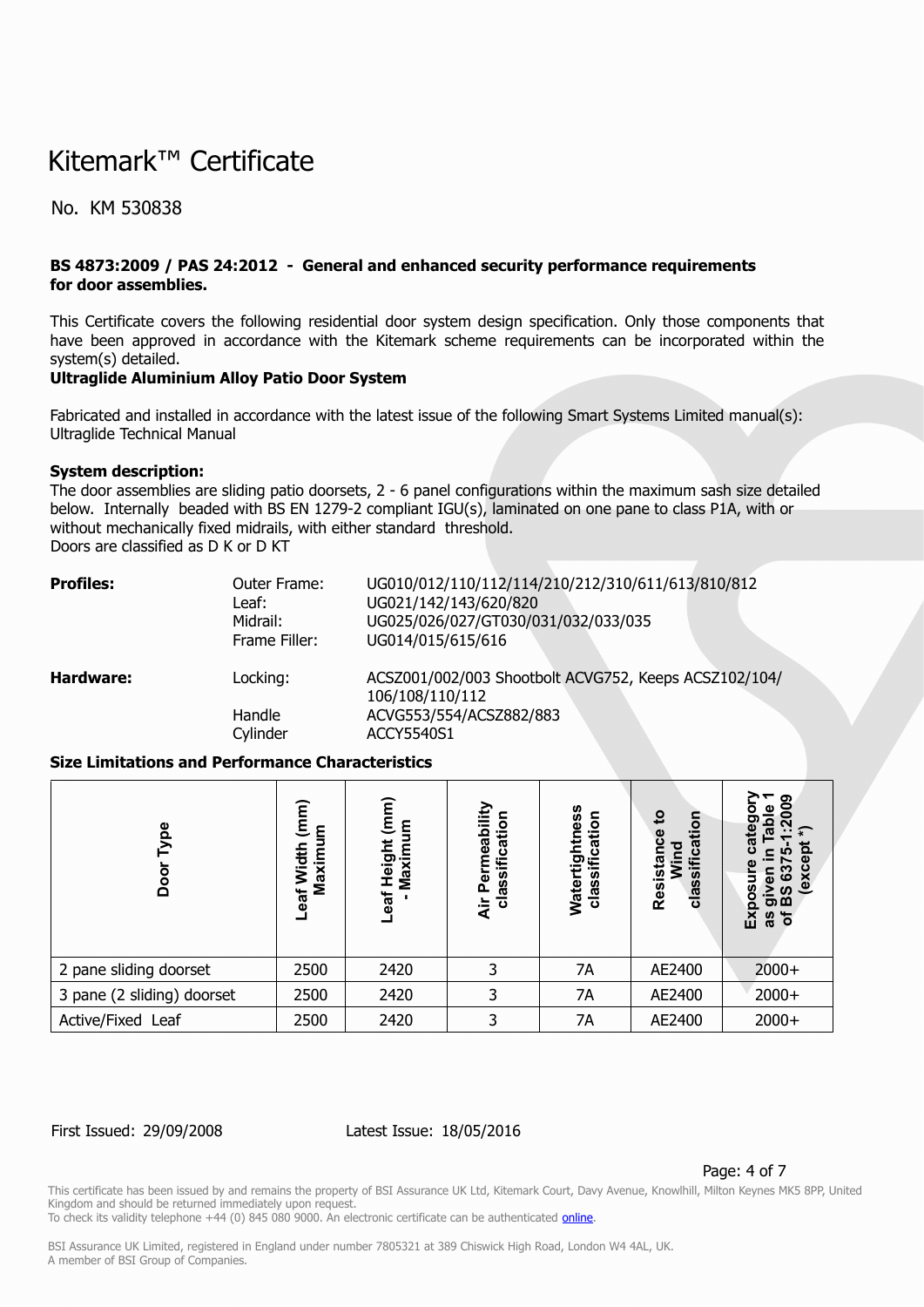No. KM 530838

# **BS 4873:2009 / PAS 24:2012 - General and enhanced security performance requirements for door assemblies.**

This Certificate covers the following residential door system design specification. Only those components that have been approved in accordance with the Kitemark scheme requirements can be incorporated within the system(s) detailed.

#### **Smart Wall Door System**

Fabricated and installed in accordance with the latest issue of the Smart Systems Limited fabrication manual.

#### **System description:**

The door assemblies are single or double leaf with or without sidescreens, thermally broken, dual opening, pivot hinged, internally beaded with BS 1279 compliant IGU(s), laminated on one pane to class P1A, fully glazed, with either rebated or mechanically fixed low threshold. Doors are classified as either D K or D KT

| Profiles: |                                  | IMP 210 Jamb Section, IMP 301 infill strip, IMP 110 Head Section,<br>IMP 011 Over head closure cover, IMP 035 AFT Adaptor,<br>IMP 036N AFT Stile, IMP 039 Primary Lock Stile, IMP 300 Stile Infill,<br>IMP 120 Top Rail, IMP 027 Bottom Rail, IMP 034 Midrail,<br>IMP 411 Threshold, GL 526 Glazing Bead.                                 |
|-----------|----------------------------------|-------------------------------------------------------------------------------------------------------------------------------------------------------------------------------------------------------------------------------------------------------------------------------------------------------------------------------------------|
| Hardware: | <b>Hinges</b><br>Lock and Keeps: | ACIM 425B Closure kit<br>ACIM 440 Sentinel x2<br>ACIM 008 keep<br>or Sentinel lock in conjunction with magnetic locking at least one hook<br>bolt must be included centrally.<br>or 2 x Trimec ES 8001 Electronic V- Lock (ACIM420) – can be used in<br>conjunction with manually operated shootbolts on slave leaf of double<br>doorset. |
|           | Shootbolts:<br>Cylinder:         | ACVL426 with rods ACVL127<br><b>ACIM 442</b><br>ACIM 443 Guards                                                                                                                                                                                                                                                                           |
|           | Handle:                          | ACMX05522 200mm Pad Handles                                                                                                                                                                                                                                                                                                               |

First Issued: 29/09/2008 Latest Issue: 18/05/2016

Page: 5 of 7

This certificate has been issued by and remains the property of BSI Assurance UK Ltd, Kitemark Court, Davy Avenue, Knowlhill, Milton Keynes MK5 8PP, United Kingdom and should be returned immediately upon request.

To check its validity telephone +44 (0) 845 080 9000. An electronic certificate can be authenticated *[online](https://pgplus.bsigroup.com/CertificateValidation/CertificateValidator.aspx?CertificateNumber=KM+530838&ReIssueDate=18%2f05%2f2016&Template=uk)*.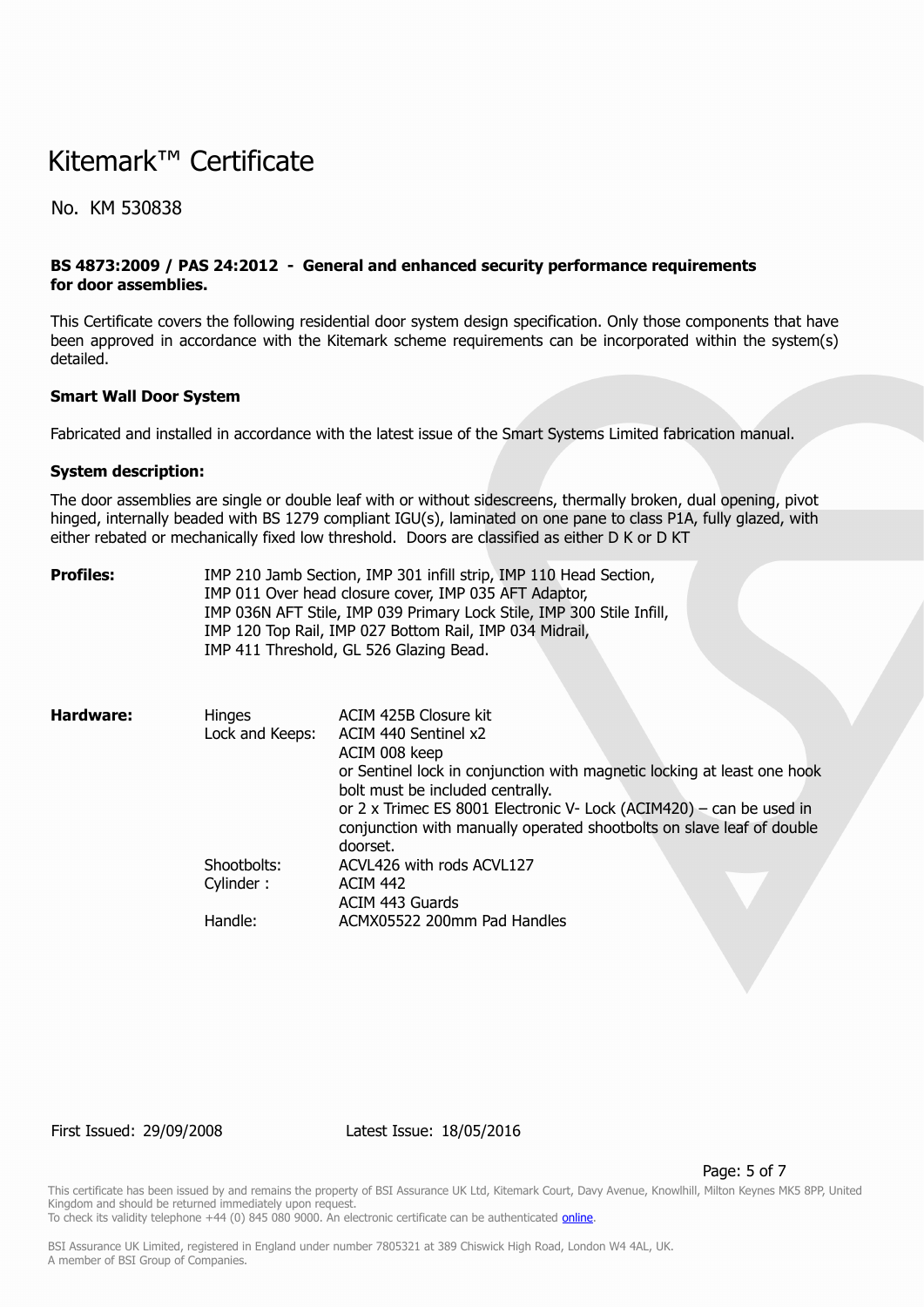No. KM 530838

# **Smart Wall Door System**

# **Size Limitations and Performance Characteristics**

| Type<br>Door        | $(\mathsf{mm})$<br>Maximum<br>Leaf Width | (mm)<br>Maximum<br>Leaf Height | Permeability<br>classification<br>Äir | Watertightness<br>5<br>$\frac{1}{2}$<br>classifi | ್ಷಿ<br>classification<br>Resistance<br>Wind | ᠆<br>1:2009<br>Table<br>catego<br><b>LO</b><br>으.<br>637<br>Exposure<br>given<br>BS 63<br>ð<br>8g |
|---------------------|------------------------------------------|--------------------------------|---------------------------------------|--------------------------------------------------|---------------------------------------------|---------------------------------------------------------------------------------------------------|
| Rebated Single leaf | 1200                                     | 2500                           | $\overline{2}$                        | 7A                                               | A <sub>5</sub>                              | 2000                                                                                              |
| Rebated Double leaf | 1200                                     | 2500                           | 2                                     | 7A                                               | A <sub>5</sub>                              | 2000                                                                                              |
| Single leaf         | 1200                                     | 2500                           |                                       | $\overline{\phantom{a}}$                         | A2                                          | 800U                                                                                              |
| Double leaf         | 1200                                     | 2500                           | $\overline{\phantom{0}}$              |                                                  | A2                                          | 800U                                                                                              |
| Sidescreen          | 3000                                     | 2500                           | $\overline{4}$                        | <b>9A</b>                                        | A4                                          | 1600                                                                                              |

First Issued: 29/09/2008 Latest Issue: 18/05/2016

Page: 6 of 7

This certificate has been issued by and remains the property of BSI Assurance UK Ltd, Kitemark Court, Davy Avenue, Knowlhill, Milton Keynes MK5 8PP, United Kingdom and should be returned immediately upon request. To check its validity telephone +44 (0) 845 080 9000. An electronic certificate can be authenticated **<u>[online](https://pgplus.bsigroup.com/CertificateValidation/CertificateValidator.aspx?CertificateNumber=KM+530838&ReIssueDate=18%2f05%2f2016&Template=uk)</u>.**